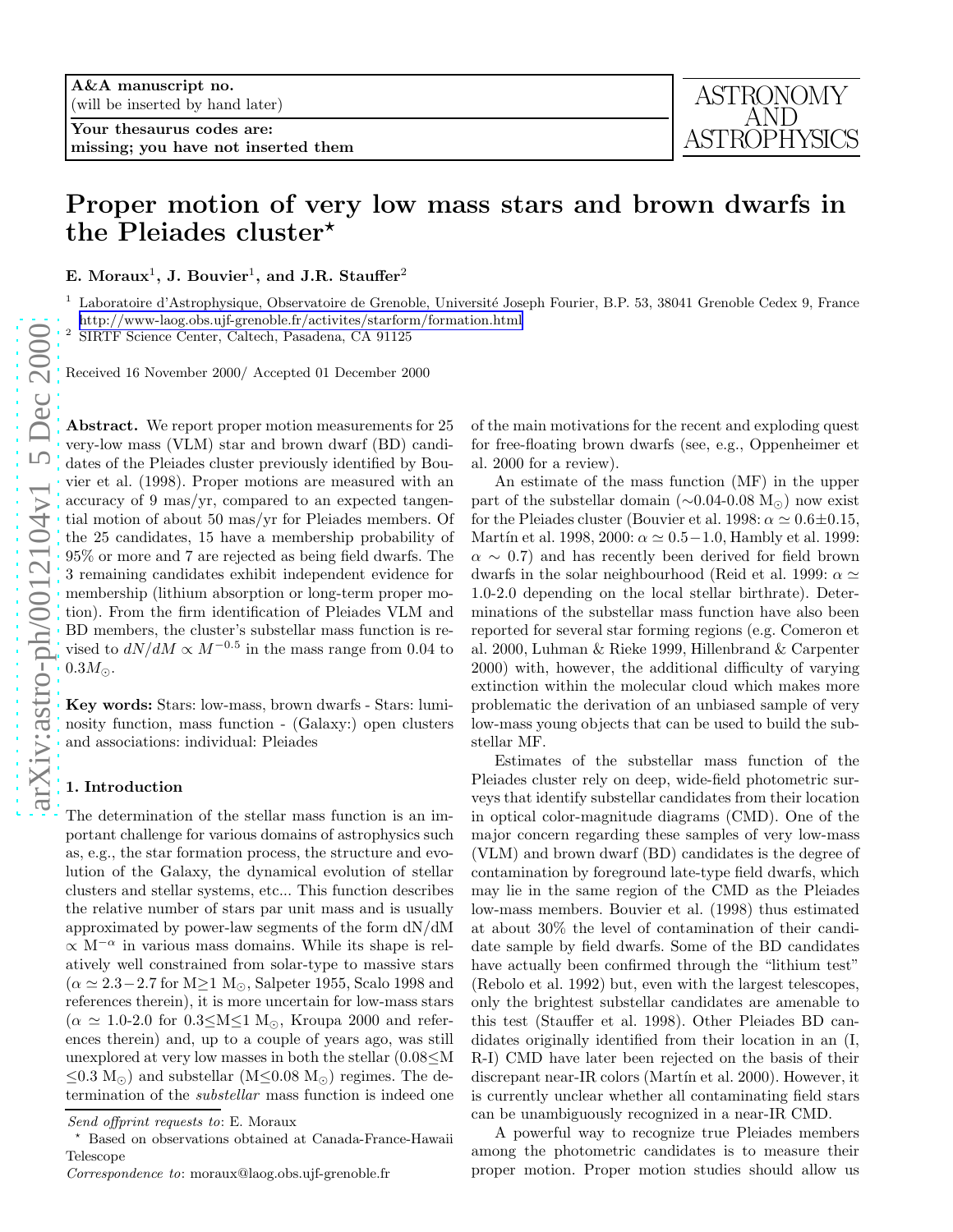to pick out members with a high degree of confidence because the cluster's peculiar motion is large compared to the non-member field stars  $(\mu_{\alpha} \cos \delta = 19.15 \pm 0.23)$ mas/yr,  $\mu_{\delta} = -45.72 \pm 0.18$ , Robichon et al. 1999) and the intrinsic velocity dispersion of the cluster is small ( $\sim 1$ mas/yr, Van Leeuwen 1980). Such a large motion can be measured from sets of sharp images separated by only a few years and as soon as a candidate is recognized as a Pleiades member on the basis of its kinematics, its status (VLM star or BD) directly follows from its photometric properties.

We therefore obtained in September 1999 new images for 25 of the 26 VLM star and BD candidates of the Pleiades originally observed by Bouvier et al. (1998) in December 1996. In Section 2, we describe how proper motion was derived for each candidate from the 2 sets of images separated by nearly 3 years. In most cases, the results presented in Section 3 allow us to unambiguously identified Pleiades members and they are compared with other diagnostics of Pleiades membership. In Section 4, we discuss whether previous estimates of the Pleiades substellar function has to be revised in the light of these new results and briefly discuss the kinematics of very low-mass members of the cluster with respect to their formation mechanism.

#### 2. Observations and astrometric reduction

The first set of images, from which VLM and BD candidates were identified, was obtained by Bouvier et al. (1998) in December 1996 with the CFHT 8K wide-field camera. Of the 26 identified candidates, 25 were reobserved in September 1999 with the CFHT 12K camera. Both instruments have the same pixel size  $(0.21'')$  and the images were obtained under comparable seeing conditions (0.9′′and 0.7′′, respectively). In 1999, the exposure time was adjusted so as to provide similar signal-to-noise ratio on the candidates as on the 1996 images. Astrometry was performed on I-band images from the 2 epochs.

The principle of the astrometric procedure we used to measure the proper motion of the candidates is as follows. We first measure the position  $(x_{96},y_{96})$ ,  $(x_{99},y_{99})$ of the candidate on the two sets of images using IRAF/CENTER. On the same images, we also measure the positions of typically 10 point-like objects, presumably background field stars, located within an angular radius of about 3′ from the candidate on the CCD. These stars are then used as relative astrometric references to compute the spatial transformation function that maps 1999 coordinates to the 1996 reference frame using the IRAF/IMMATCH package. The rms uncertainty associated to the spatial transformation,  $\sigma_t$ , is computed by the IRAF task as well as the residuals for each astrometric reference star. In case the residuals for a reference star is significantly larger than  $\sigma_t$ , the object is discarded and the transformation recomputed.

This transformation is applied to  $(x_{99},y_{99})$  in order to project the 1999 coordinates of the candidate in the 1996 reference frame:  $(x_{99}, y_{99}) \rightarrow (x_{99\rightarrow 96}, y_{99\rightarrow 96})$ . The displacement of the object in pixels between 1996 and 1999 is simply given by:

$$
\Delta x = x_{99 \to 96} - x_{96} = (\Delta t)\mu_x
$$
  

$$
\Delta y = y_{99 \to 96} - y_{96} = (\Delta t)\mu_y
$$

where  $\Delta t$  is the time lag between the two epochs and  $\mu_x$ ,  $\mu_y$  are the relative proper motions along the x and y axes of the CCD in the 1996 reference frame. The precision of the measurement is  $\sigma_{\Delta x}^2 = \sigma_{\Delta y}^2 = 2\sigma_{x,y}^2 + \sigma_t^2$ , where  $\sigma_{x,y}$ is the rms error on the measurement of the position of the candidate on the CCD and  $\sigma_t$  the error associated with the spatial transformation from one epoch to the other. We evaluated  $\sigma_{x,y} \simeq 0.07$  pixels by measuring the positions of the same objects on consecutive I-band images of the same field. Tests were run with the IRAF/GEOMAP package in order to minimize  $\sigma_t$ . We found that a third degree polynomial transformation yields the best results with  $\sigma_t \simeq 0.05$  pixels. We verified a posteriori that the proper motion measured for each candidate was not unduely sensitive either to the degree of the polynomial transformation or to the number of astrometric reference stars used to compute the transformation.

The displacement  $(\mu_x, \mu_y)$  in pixels/yr has still to be converted into a displacement on the sky  $(\mu_{\alpha} \cos \delta, \mu_{\delta})$ in mas/yr by calibrating the spatial scale and orientation of the 1996 coordinates system. The calibration was done using PRIAM (Procédure de Réduction d'Images AstroMétriques), a software package developed by A.Fienga and J.Berthier at the IMCCE (Institut de Mécanique Céleste et de Calcul des Éphémérides). This software calculates the transformation which converts pixel positions  $(x, y)$  into J2000 celestial coordinates  $(\alpha, \delta)$  for a set of astrometric standards. For each candidate field, we measured on the image the position of typically 10 stars belonging to the USNO2 catalogue whose astrometric accuracy is of order 500 mas. PRIAM then computes the coefficients A0,..,B2 of the transformation:

$$
\alpha = A0 + A1 \ x + A2 \ y
$$

$$
\delta = B0 + B1 \ x + B2 \ y
$$

from which we obtain:

$$
\mu_{\alpha}\cos\delta = A1 \mu_x + A2 \mu_y
$$

$$
\mu_{\delta} = B1 \mu_x + B2 \mu_y
$$

The rms error on these coefficients is  $\sim 0.1$  mas/pixel, and can be neglected compared to  $\sigma_{x,y}$  and  $\sigma_t$ . Hence, the final uncertainty on the proper motion measurement is

$$
\sigma^2_{\mu_{\alpha}\cos\delta} \sim \sigma^2_{\mu_{\delta}} \sim \frac{pix^2}{\Delta t^2}\left(2\sigma_{x,y}^2+\sigma_t^2\right)
$$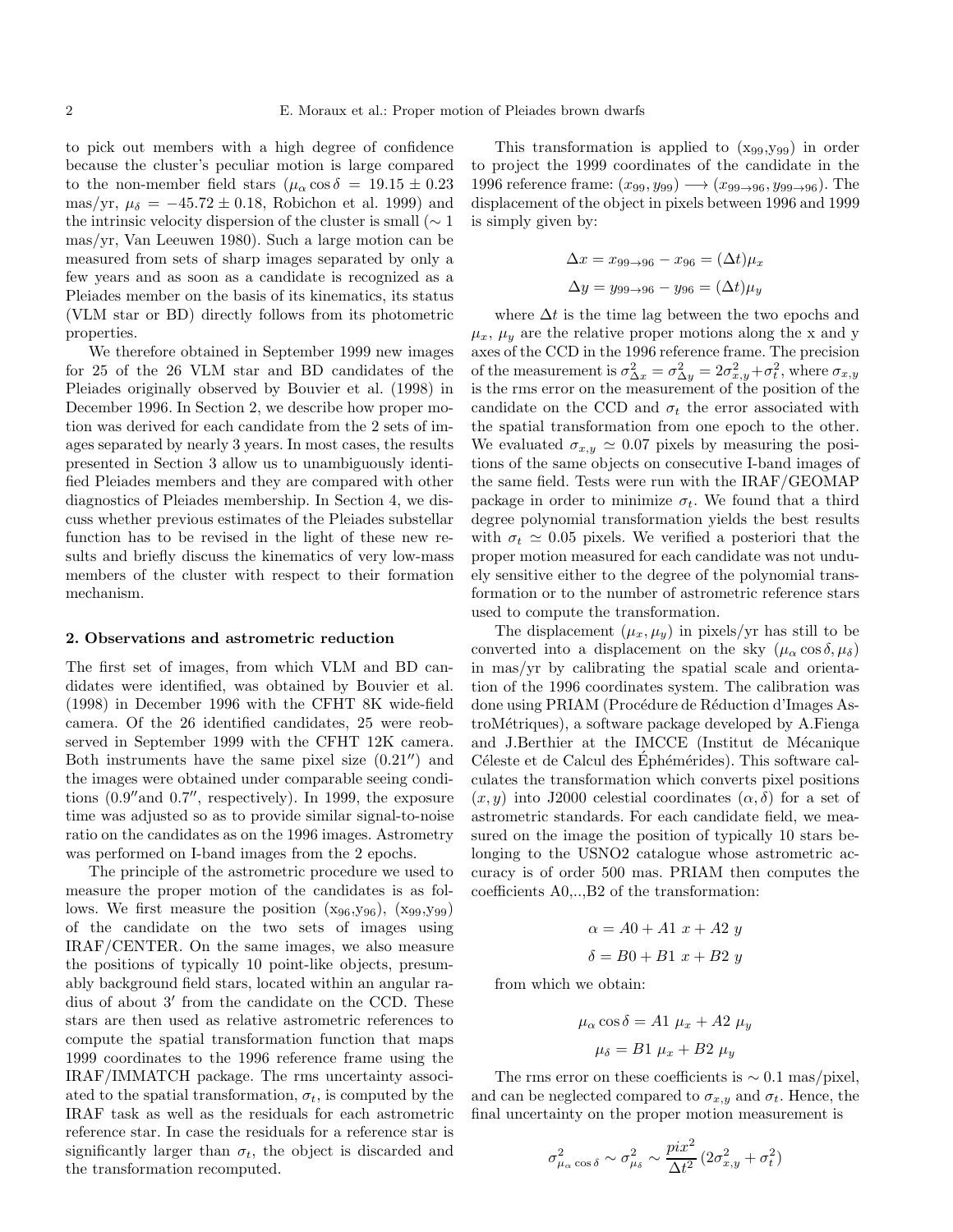<span id="page-2-0"></span>which typically amounts to 9 mas/yr rms for a pixel scale  $pix = 205$  mas and  $\Delta t = 2.8$  yr. we found

3. Results



Fig. 1. Proper motion vector point diagram for objects located in Pleiades fields. Filled dots show VLM and BD candidates and open circles the field stars used as astrometric references. North is up and East is left. The cluster proper motion is indicated by a cross and two circles centered on this value are drawn. The radius is equal to  $2\sigma$ and  $3\sigma$  for the small and the big circle respectively where  $\sigma$  corresponds to the 2D-gaussian dispersion of the candidates in this diagram (see text).

The proper motions of the 25 Pleiades VLM star and BD candidates are listed in Table [1](#page-3-0) and illustrated in a vector point diagram (VPD) in Figure 1. The field stars used as astrometric references scatter around the origin of the diagram since they have been selected on the basis of a negligible proper motion. In contrast, most of the Pleiades candidates fall within  $3\sigma$  of the expected cluster's mean motion. Following the method outlined by Sanders (1971) we compute a membership probability for each candidate as follows:

$$
p = \frac{f_c(\mu_\alpha \cos \delta, \mu_\delta)}{f_f(\mu_\alpha \cos \delta, \mu_\delta) + f_c(\mu_\alpha \cos \delta, \mu_\delta)}
$$

where  $f_c(\mu_\alpha \cos \delta, \mu_\delta)$  and  $f_f(\mu_\alpha \cos \delta, \mu_\delta)$  are the vector point distributions of the members and field stars respectively. We assumed  $f_c$  is a bivariate normal function and

$$
f_c(\mu_\alpha \cos \delta, \mu_\delta) = 0.04 \exp\left\{-\frac{1}{2} \left[ \left(\frac{\mu_\alpha \cos \delta - 21.5}{7.7} + \left(\frac{\mu_\delta + 40.1}{2.5}\right)^2 \right] \right\}\right.
$$

8.5

by fitting a 2-D gaussian, plus an assumed uniform distribution for field stars, on the vector-points distribution of the VLM and BD candidates. The field stars distribution is then  $f_f = 3.310^{-4}$ . We also tried to reproduce the distribution of both Pleiades candidates and astrometric references in the VPD by adding a 2-D gaussian centered on (0,0) to the fitting function. This leads to a dispersion of ∼ 4.5 mas/yr for the astrometric references. Membership probabilities computed for the candidates by either method are very similar because the distributions of candidates and astrometric references do not overlap in the VPD.

The membership probability of the candidates is listed in Table [2.](#page-5-0) We also list in this table other diagnostics of Pleiades membership obtained by Stauffer et al. (1998) and Martín et al. (2000), namely: EW(Li), EW( $H_{\alpha}$ ), radial velocity, and (I-K) index. We consider the 15 candidates for which we found  $p \geq 95\%$  as Pleiades members. It is interesting to note that two of these confirmed members (CFHT-PL-7 a very low-mass Pleiades star, and CFHT-PL-25, the least massive brown dwarf) do not exhibit  $H\alpha$ in emission according to Martin et al. (2000). In addition to these 15 highly probable Pleiades members, CFHT-PL-12 has a membership probability of 88% and lithium has been detected in its spectrum (Stauffer et al. 1998) which makes it a bona fide Pleiades brown dwarf. We could not measure the proper motion of CFHT-PL-3  $(= HHJ 22)$ because it is located both at the edge of a CCD and at the edge of the camera field of view which makes the computation of the spatial transformation between the two epochs unreliable. However, the long-term proper motion of HHJ 22 has been measured by Hambly et al. (1993) with an epoch difference of nearly 40 years and indicates highly probable Pleiades membership. We therefore consider this candidate as a cluster member.

The remaining 8 candidates (CFHT-PL 6, 8, 14, 15, 18, 19, 20, 22) have very low membership probabilites  $(p \leq 20\%)$ . Of these, CFHT-PL-14 and 18 had already been rejected as a non-members based on the absence of lithium absorption in their spectrum and CFHT-PL-19, 20, and 22 were suspected non-members based on their peculiar location in near-IR CMDs. The low membership probability we measure for these objects confirmed that they are non-members. The 3 remaining candidates (CFHT-PL 6, 8, and 15) deserve further discussion.

CFHT-PL-6's proper motion is high and more than  $3\sigma$ away from the cluster's mean motion. On the one hand, CFHT-PL-6 does not exhibit  $H\alpha$  emission (Martín et al. 2000) but this alone does not rule out membership since its twin, CFHT-PL-7, also lacks  $H\alpha$  emission but is a

 $\chi^2$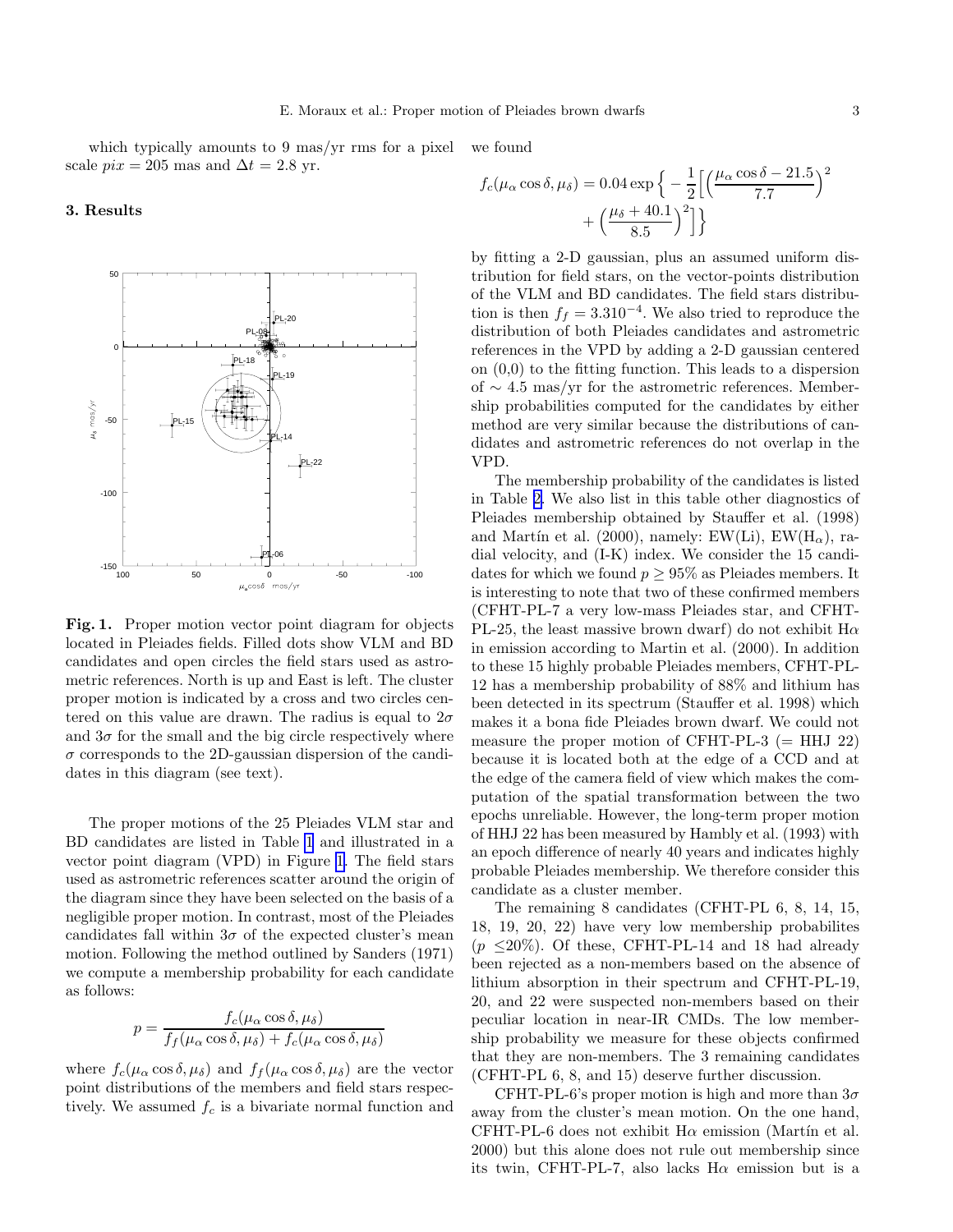<span id="page-3-0"></span>**Table 1.** Proper motion of Pleiades VLM and BD candidates. The Pleiades cluster proper motion is  $\mu_{\alpha} \cos \delta =$  $19.15 \pm 0.23$  mas/yr and  $\overline{\mu_{\delta}} = -45.72 \pm 0.18$  mas/yr.

| Name         | Other id. | $\overline{\mu_{\alpha}}cos\delta \pm \sigma_{\mu_{\alpha}cos\delta}$ | $\overline{\mu}_{\delta}\pm\sigma_{\mu_{\delta}}$ |                                                                                                        | $-\overline{\mu_{\delta}}$ |
|--------------|-----------|-----------------------------------------------------------------------|---------------------------------------------------|--------------------------------------------------------------------------------------------------------|----------------------------|
|              |           | (max/yr)                                                              | (max/yr)                                          | $\frac{(\mu_{\alpha} cos\delta - \overline{\mu_{\alpha} cos\delta})}{\sigma_{\mu_{\alpha} cos\delta}}$ |                            |
| CFHT-PL-1    |           | $22.4 \pm 8.5$                                                        | $-48.7 \pm 7.5$                                   | $0.4\,$                                                                                                | $0.4\,$                    |
| CFHT-PL-2    |           | $15.4 \pm 9.3$                                                        | $-41.1 \pm 8.5$                                   | 0.4                                                                                                    | $0.5\,$                    |
| $CFHT-PL-3†$ | HHJ22     |                                                                       |                                                   |                                                                                                        |                            |
| CFHT-PL-4    |           | $17.2 \pm 8.6$                                                        | $-48.3 \pm 8.0$                                   | 0.2                                                                                                    | 0.3                        |
| CFHT-PL-5    |           | $18.2 \pm 7.8$                                                        | $-34.5 \pm 7.6$                                   | 0.1                                                                                                    | $1.5\,$                    |
| CFHT-PL-6    |           | $5.4 \pm 7.4$                                                         | $-144.2 \pm 7.7$                                  | 1.9                                                                                                    | 12.8                       |
| CFHT-PL-7    |           | $19.2 \pm 7.4$                                                        | $-34.9 \pm 7.8$                                   | 0.01                                                                                                   | 1.4                        |
| CFHT-PL-8    |           | $2.21 \pm 7.2$                                                        | $7.31 \pm 7.2$                                    | 2.35                                                                                                   | 7.4                        |
| $CFHT-PL-9‡$ |           | $19.3 \pm 8.4$                                                        | $-31.8 \pm 13.6$                                  | 0.02                                                                                                   | 1.0                        |
| CFHT-PL-10   |           | $28.6 \pm 8.1$                                                        | $-30.0 \pm 8.3$                                   | 1.2                                                                                                    | 1.9                        |
| CFHT-PL-11   | Roque 16  | $25.4 \pm 8.0$                                                        | $-45.4 \pm 7.8$                                   | 0.8                                                                                                    | 0.04                       |
| CFHT-PL-12   |           | $36.2 \pm 7.6$                                                        | $-43.9 \pm 7.6$                                   | 2.2                                                                                                    | $0.2\,$                    |
| CFHT-PL-13   | Teide 2   | $11.8 \pm 7.9$                                                        | $-50.1 \pm 7.6$                                   | 0.9                                                                                                    | 0.6                        |
| CFHT-PL-14   |           | $-0.8 \pm 7.3$                                                        | $-64.7 \pm 7.5$                                   | $2.7\,$                                                                                                | $2.5\,$                    |
| CFHT-PL-15   |           | $66.5 \pm 8.1$                                                        | $-54.1 \pm 8.1$                                   | 5.8                                                                                                    | 1.0                        |
| CFHT-PL-16   |           | $21.7 \pm 7.8$                                                        | $-30.8 \pm 7.4$                                   | 0.3                                                                                                    | 2.0                        |
| CFHT-PL-17   |           | $30.8 \pm 8.0$                                                        | $-47.8 \pm 7.6$                                   | 1.5                                                                                                    | $\rm 0.3$                  |
| CFHT-PL-18   |           | $25.0 \pm 7.6$                                                        | $-12.9 \pm 7.3$                                   | 0.8                                                                                                    | 4.5                        |
| CFHT-PL-19   |           | $-2.1 \pm 8.0$                                                        | $-22.5 \pm 7.9$                                   | 2.6                                                                                                    | 2.9                        |
| CFHT-PL-20   |           | $-2.9 \pm 8.2$                                                        | $16.0 \pm 7.9$                                    | 2.7                                                                                                    | $7.8\,$                    |
| CFHT-PL-21   | Calar 3   | $23.5 \pm 7.6$                                                        | $-34.8 \pm 7.6$                                   | 0.6                                                                                                    | 1.4                        |
| CFHT-PL-22   |           | $-20.9 \pm 7.9$                                                       | $-81.9 \pm 7.8$                                   | 5.1                                                                                                    | 4.6                        |
| CFHT-PL-23   |           | $15.9 \pm 7.8$                                                        | $-50.2 \pm 7.5$                                   | 0.4                                                                                                    | $0.6\,$                    |
| CFHT-PL-24   | Roque 7   | $24.4 \pm 7.9$                                                        | $-34.9 \pm 7.9$                                   | 0.7                                                                                                    | 1.4                        |
| CFHT-PL-25   |           | $25.6 \pm 7.3$                                                        | $-44.7 \pm 7.4$                                   | 0.9                                                                                                    | 0.1                        |

<sup>†</sup>: CFHT-PL-3 is located close to the edge of a CCD and at the edge of the mosaic's field of view. This leads to large distorsions that prevent us from deriving a reliable measurement of its proper motion.

<sup>‡</sup>: The measurement error on  $\mu_{\delta}$  is larger than average for CFHT-PL-9 due to charge transfer problems on one of the CCDs of the mosaic that smears the stellar profile.

confirmed Pleiades member from its proper motion. On the other hand, CFHT-PL-6 lies significantly above the Pleiades ZAMS which led Bouvier et al. (1998) to suggest that it could be a nearly equal mass binary which, in turn might affect its short term proper motion. If it is indeed an equal mass binary, then the components of CFHT-PL-6 would be substellar and therefore amenable to the lithium test. We also find that CFHT-PL-6 was about 0.1 magnitude brighter in the I-band in 1996 than in 1999. This level of photometric variablity is typical of late-M dwarfs (Martín et al. 1996) but might also occur in substellar objects (Bailer-Jones & Mundt 1999). Based primarily on its highly discrepant proper motion and pending additional observations of this object, we tentatively conclude that CFHT-PL-6 is most likely a foreground M dwarf and not a cluster member.

CFHT-PL-8 has a vanishingly small membership probability with a proper motion close to that of background field stars. It had previously been considered as a probable member based on  $EW(H\alpha) = 14.6\text{\AA}$ , a spectral type of dM5.6 and IR colors consistent with membership (Martín et al. 2000). These properties, however, are not inconsis-

tent with it being a low-mass field dwarf. Even the extremely short rotational period of 0.401 days recently derived by Terndrup et al. (1999) is not unexpected for very low-mass dwarfs (Delfosse et al. 1998). We thus conclude that this candidate is not a cluster member.

CFHT-PL-15 is puzzling in several ways. There is little doubt that this late-type object (Sp.T. M7) is a Pleiades brown dwarf since lithium has been detected in its spectrum (Stauffer et al. 1998). Yet, the tangential motion we measure is clearly different from that of Pleiades members. Moreover, Stauffer et al. (1998) find that it exhibits unusual colors that locate it slightly below the Pleiades ZAMS. From the analysis of HST images, Martín et al. (2000) found evidence for high residuals after PSF subtraction, which might indicate the presence of an unresolved companion at a separation less than 0.22′′and about 3 magnitude fainter than CFHT-PL-15. It is thus conceivable that the short-term peculiar tangential motion we measure results from orbital motion in a binary system or photometric variability of one or both components. The latter appears more likely since, with an estimated substellar mass, the maximum displacement of the photocen-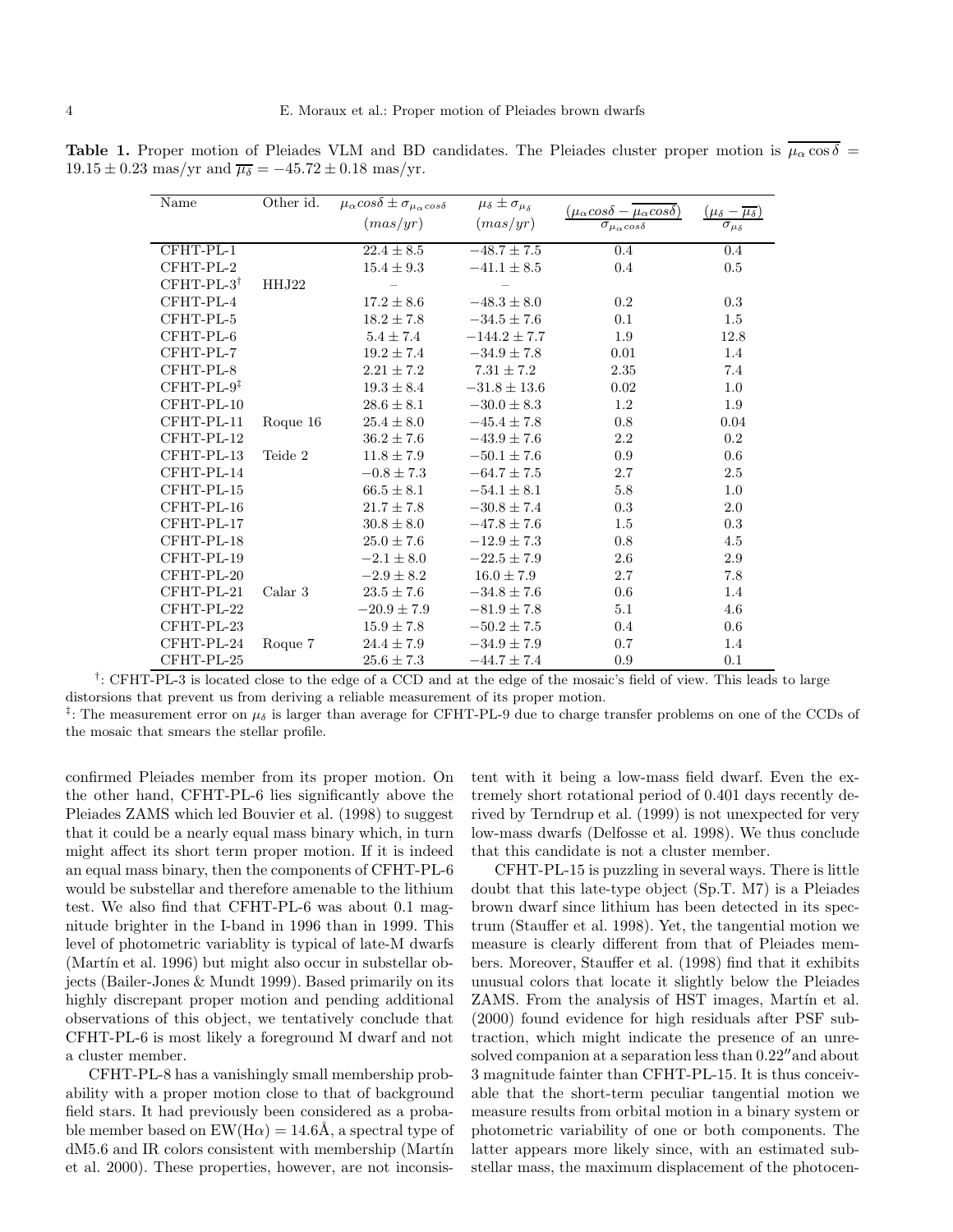ter due to orbital motion would be less than 25 mas over 3 years while we measure  $\sim$  135 mas. However, CFHT-PL-15 does not seem to be a photometric binary from its location in a color-magnitude diagram. For the time being, we thus consider CFHT-PL-15 as a highly probable Pleiades brown dwarf based on the presence of lithium in its spectrum.

## 4. Discussion

The firm identification of Pleiades VLM stars and brown dwarfs from their kinematics provides a clean, albeit small, sample of substellar objects from which a more reliable estimate of the substellar mass function of the cluster can be derived. In addition, these are the first proper motion measurements obtained with an accuracy of better than 10 mas/yr for very low mass Pleiades members and this allows us to start to investigate the intrinsic velocity distribution of brown dwarfs in the cluster. These two aspects are briefly discussed below after the status of the objects contaminating the photometric sample is investigated.

## 4.1. The nature of the contaminating objects

Seven objects of the original photometric sample are found to be probable non members. These objects are located in the same region of the (R-I, I) CMD as bona fide Pleiades VLM stars and brown dwarfs. Their proper motions in Figure [1](#page-2-0) do not seem to be uniformly distributed but tend to scatter over the lower left quadrant of the vectorpoint diagram. In order to investigate the status of the contaminating objects we used the kinematical model of the Galaxy developed by Robin & Crézé (1986). From the model, we constructed a synthetic sample of field stars assumed to be observed in the galactic direction of the Pleiades cluster and covering a magnitude range  $I = 16 - 20$  and a color range  $R - I = 1.7 - 2.7$ . The sample thus computed contains nearly  $10^4$  stars of which 13 lie in the same location of the CMD as the Pleiades VLM and BD candidates. According to the model, these 13 objects are late M-dwarfs (M6-M9) distributed over a distance between 70 and 170 pc and their proper motions indeed scatter preferentially over the lower left quadrant of the VPD with an amplitude up to 120 mas/yr. The same eccentric distribution of proper motions is seen for the whole sample of  $10^4$  stars and results from the effect of galactic differential rotation in the direction of the Pleiades cluster. We thus conclude that the photometric candidates rejected as being non Pleiades member based on their proper motion are a mixture of foreground and background late-M dwarfs of the galactic disk.

## 4.2. The Pleiades substellar IMF

From accurate proper motion measurements, we have identified 7 out of 25 VLM and BD candidate members

as probable field stars. In addition, the lowest mass candidate of Bouvier et al.'s (1998) sample, CFHT-PL-26, was not included in this study but Mart $(2000)$ classified it as a non-member based on its spectral properties (discrepant pseudo-continuum indices and lack of  $H_{\alpha}$  emission). The overall level of contamination of the photometric sample by field dwarfs is thus  $8/26 = 31\%$ , close to the original estimate of Bouvier et al. (1998) based on statistical arguments.

Do these results modify the earlier estimate of the substellar mass function of the Pleiades cluster? Of the 18 photometric candidates with a mass between 0.04 and  $0.08M_{\odot}$  in the original sample (CFHT-PL-9 to 26), 6 are rejected here as non-members. Thus counting 12 confirmed objects in this mass range, a power law fit to the mass function between  $0.3M_{\odot}$  and  $0.04M_{\odot}$  yields:  $dN/dM \propto M^{-0.51 \pm 0.15}$ , i.e., slightly shallower than the earlier estimate  $\left(\frac{dN}{dM}\propto M^{-0.60\pm0.15}\right)$ . This slight revision is not very significant considering that the errors are still dominated by Poisson noise from small samples.

These results do not account for binarity. CFHT-PL-6 (whose membership is however in doubt, see above), 12, and 16 appear to lie on the binary sequence of the cluster in a color-magnitude diagram. If these 3 objects are nearly equal mass cluster binaries, one finds  $dN/dM \propto$  $M^{-0.65 \pm 0.15}$ .

# 4.3. Kinematics of Pleiades VLM stars and BDs

The  $\mu_{\alpha}$  cos  $\delta$  and  $\mu_{\delta}$  distributions of the Pleiades VLM and BD candidates are illustrated in Fig. [2](#page-5-0). A gaussian fit to the distributions of the confirmed Pleiades members leads to dispersions of  $\sigma_{\mu_{\alpha} \cos \delta} = 7.2$  mas/yr and  $\sigma_{\mu_{\delta}} = 8.5$ mas/yr that are similar to the expected measurement error. Hence, we find no evidence for an intrinsic dispersion in the distribution of tangential velocities of the VLM and BD Pleiades members. This is consistent with the hypothesis that these VLM and substellar objects formed in the same way as stellar cluster members did, i.e., from the collapse of isolated, very low mass molecular cloud cores. Indeed, the internal dispersion of Pleiades stars is  $\sim 1$ mas/yr (Van Leeuwen, 1980).

However, owing to the difficulty of triggering the collapse of molecular cores whose mass is much lower than the typical Jeans mass ( $\simeq 0.7 M_{\odot}$ , Clarke et al. 2000), alternative models have been proposed for the formation of brown dwarfs. Burkert et al. (1997) have shown that collapsing molecular cores are prone to multiple fragmentation that eventually leads to the formation of small-N protoclusters, including a number of very low mass fragments. Following dynamical interactions within the protocluster, the least massive fragments are preferentially ejected with typical velocities of order of a few km/s (Burkert, priv. comm.) and may thus become isolated brown dwarfs (Klessen & Burkert 2000). Alternatively, Lin et al. (1998) proposed that isolated brown dwarfs may form as a result of an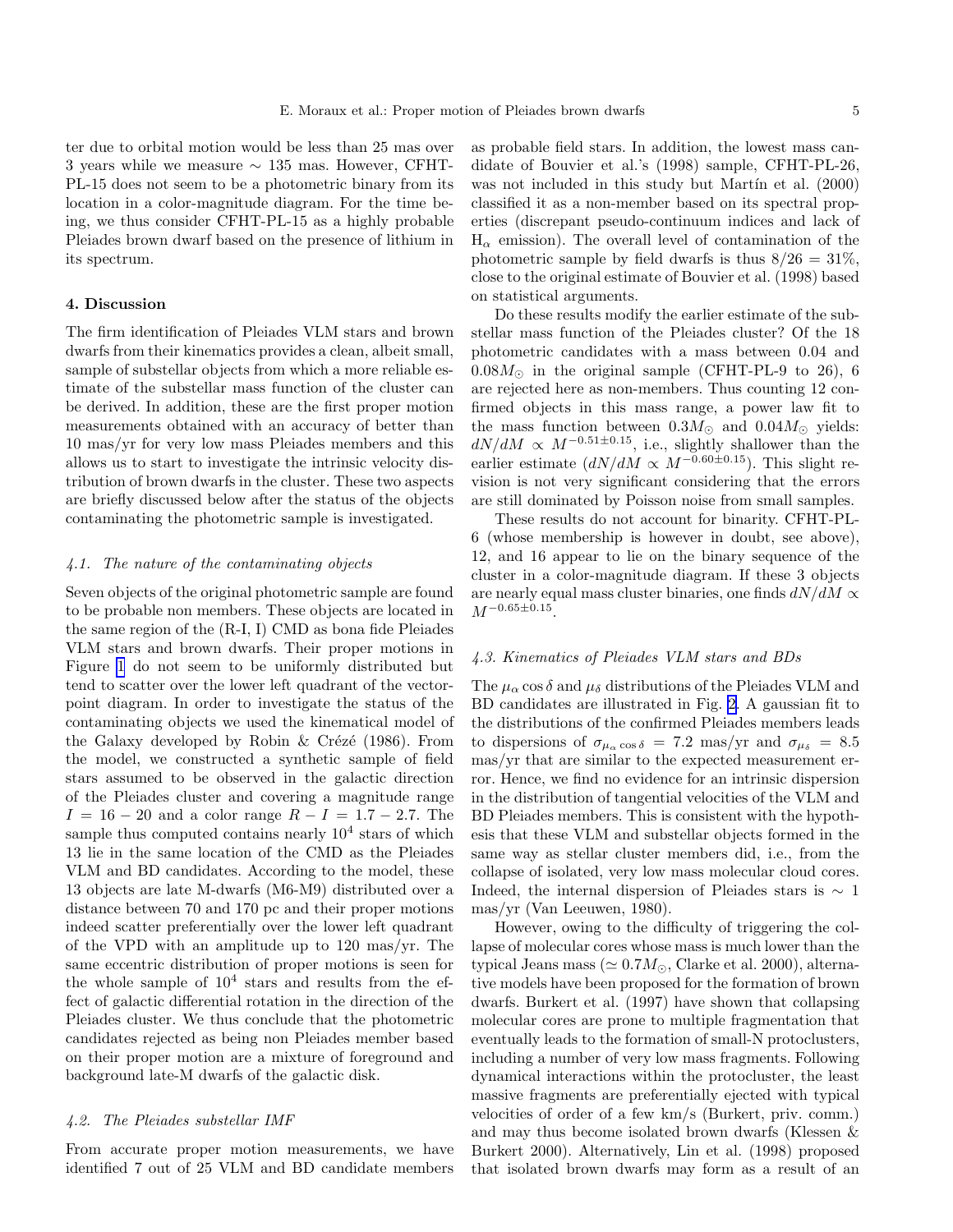<span id="page-5-0"></span>**Table 2.** Candidates membership criteria. The  $EW(Li)$  are from Stauffer et al. (1998) and the others tests have been performed by Martín et al. (2000). In column 8, we give the membership probability of the candidates based on their proper motion. Our final assessment regarding membership is indicated column 9.

| Name       | other id. | EW(Li)     | $H_{\alpha}$ | $V_{rad}$ | $I-K$ | Membership    |              |              |
|------------|-----------|------------|--------------|-----------|-------|---------------|--------------|--------------|
|            |           | $\rm(\AA)$ |              |           |       | Martin et al. | prob. $(\%)$ | Conclusion   |
| CFHT-PL-1  |           |            | yes          |           | yes   | yes           | 98.6         | yes          |
| CFHT-PL-2  |           |            | yes          |           | yes   | yes           | 98.9         | yes          |
| CFHT-PL-3  | HHJ22     |            |              |           | yes   | yes           |              | yes          |
| CFHT-PL-4  |           |            |              |           | yes   | yes?          | 98.6         | yes          |
| CFHT-PL-5  |           |            | yes          |           | yes   | yes           | 98.8         | yes          |
| CFHT-PL-6  |           |            | no           |           | yes   | yes?          | $\ll$ 1      | no?          |
| CFHT-PL-7  |           |            | no           |           | yes   | yes?          | 98.9         | yes          |
| CFHT-PL-8  |           |            | yes          |           | yes   | yes           | $\ll$ 1      | no           |
| CFHT-PL-9  |           | < 0.05     | yes          | yes       | yes   | yes           | 98.4         | yes          |
| CFHT-PL-10 |           | < 0.05     | yes          | yes       | yes   | yes           | 95.7         | yes          |
| CFHT-PL-11 | Roque 16  | $0.5\,$    | yes          | yes       | yes   | yes           | 98.7         | yes          |
| CFHT-PL-12 |           | 0.8        | yes          | yes       | yes   | yes           | 87.7         | yes          |
| CFHT-PL-13 | Teide 2   | 0.6        | yes          | yes       | yes   | yes           | 96.7         | yes          |
| CFHT-PL-14 |           | < 0.1      | no           | no        |       | no            | $1.3\,$      | no           |
| CFHT-PL-15 |           | 0.5        | yes          | yes       | yes   | yes           | $\ll$ 1      | yes          |
| CFHT-PL-16 |           | 1.2        | yes          | yes       | yes   | yes           | 98.1         | yes          |
| CFHT-PL-17 |           |            | yes          |           | yes   | yes           | 96.1         | yes          |
| CFHT-PL-18 |           | $\rm{no}$  | yes          |           | yes   | no            | 17.6         | no           |
| CFHT-PL-19 |           |            |              |           | no    | no?           | 4.0          | $\mathbf{n}$ |
| CFHT-PL-20 |           |            | no           |           | no    | no            | $\ll$ 1      | no           |
| CFHT-PL-21 | Calar 3   | yes        | yes          | yes       | yes   | yes           | 98.7         | yes          |
| CFHT-PL-22 |           |            |              |           | no    | no            | $\ll$ 1      | no           |
| CFHT-PL-23 |           |            |              |           | yes   | yes           | 98.1         | yes          |
| CFHT-PL-24 | Roque 7   |            |              |           |       | yes           | 98.7         | yes          |
| CFHT-PL-25 |           |            | no           |           | yes   | yes           | 98.7         | yes          |



Fig. 2. Proper motion distributions for program stars. The hatched histogram refers to candidates confirmed as being Pleiades members and the solid curve is a gaussian fit to their proper motion distribution.

encounter between protostars with massive disks. The encounter leads to the formation of an unbound tidal tail which contains part of the initial disk's mass and may later condensed to form an isolated substellar object. Here again, the typical ejection velocities are of order of a few km/s.

At a distance of 118 pc, a tangential velocity of 1 km/s corresponds to a tangential motion of about 2 mas/yr. Proto brown bwarfs ejected with this velocity in the early stages of cluster formation, about 120 Myr ago, would have now drifted by several tens of degrees away from the cluster. If these BD formation models are correct, the sample we have observed close to the cluster's center must represent a tiny fraction of the primordial BDs, namely those which populated the low tail of the distribution of ejection velocities. In such a case, the slope of the substellar mass function of the Pleiades cluster might currently be largely underestimated.

#### 5. Conclusion

A sample of very low-mass stars and brown dwarfs have been firmly identified in the Pleiades cluster on the basis of their proper motion. With 12 confirmed objects with a mass less than  $0.08M_{\odot}$  distributed over an area of 2.5 square degrees close to the cluster's center, the Pleiades mass function is estimated to be  $dN/dM \propto M^{0.51\pm0.15}$  in the mass domain ranging from 0.04 to 0.3 $M_{\odot}$ . Taking individual components of suspected substellar binaries into account leads to  $dN/dM \propto M^{0.65\pm0.15}$ . The main source of uncertainty on these estimates now lies in the unknown radial distribution of brown dwarfs relative to stars in the cluster. As a group, the identified brown dwarfs exhibit no intrinsic velocity dispersion. This suggests that they have formed from the collapse of isolated low mass